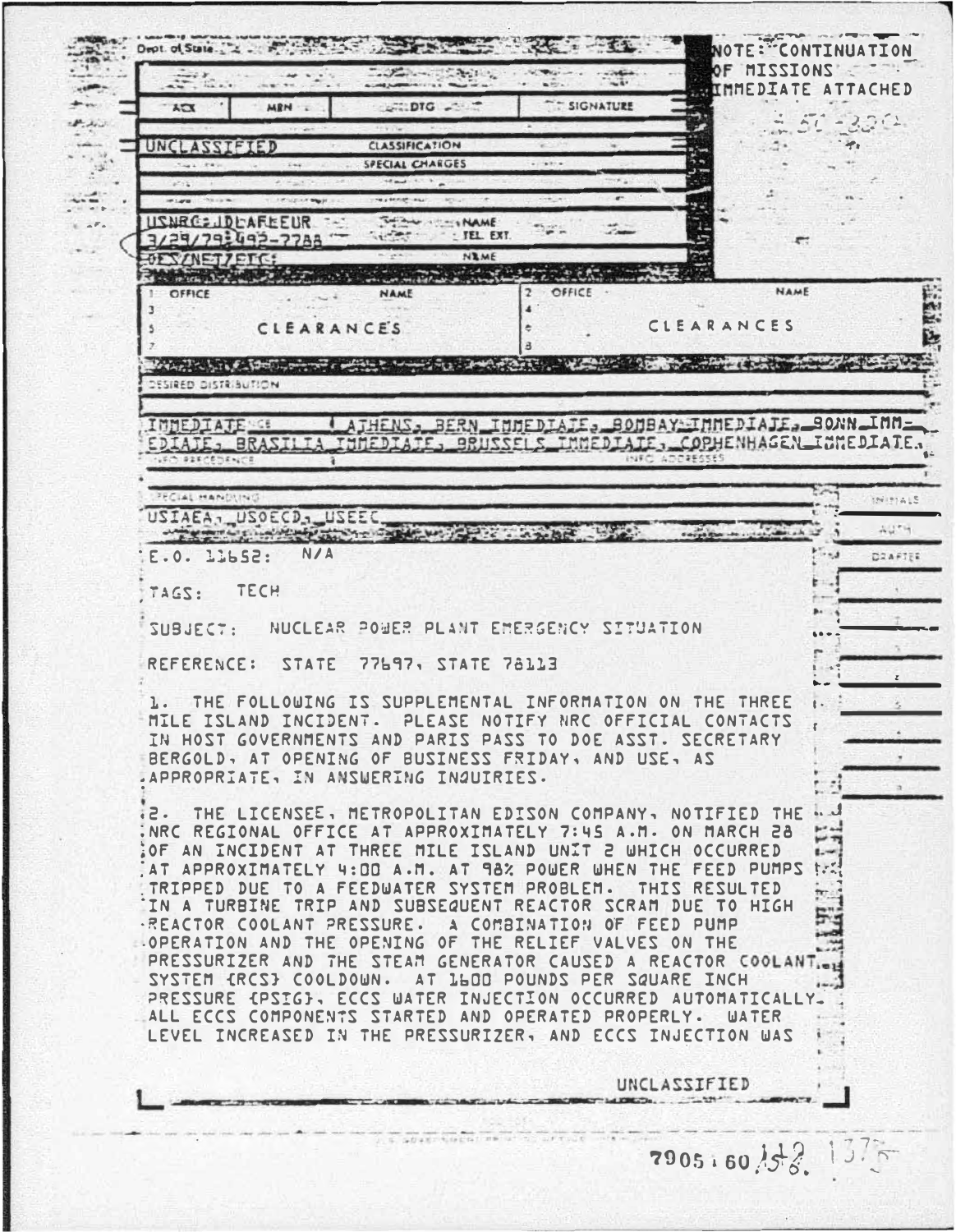OUTGOING TELEGRAM Dept. of State Continuation Sheet  $\mathcal{L}_{\text{max}}$  $7579.1$  $-0.81$  $\frac{1}{2}\sum_{i=1}^{n} \frac{1}{\left|\mathbf{u}_{i}\right|^{2}} \mathbf{u}_{i}^{2} = \frac{1}{2}\sum_{i=1}^{n} \frac{1}{\left|\mathbf{u}_{i}\right|^{2}} \mathbf{u}_{i}^{2}$  $-5 + 1$  $5.657$ UNCLASSIFIED  $30-5$  $\mu$  , أناصف المتحقق والمتوارث والمتحدث The state of the state of the state of the state of the state of the state of the state of the state of the state of the state of the state of the state of the state of the state of the state of the state of the state of t  $\rightarrow$  $1 - 2$  and  $2 - 2$ **Agasta cruze**  $\label{eq:2} \begin{array}{lllllllllllll} \alpha & \alpha & \beta & \beta & \beta \\ \alpha & \beta & \beta & \beta \\ \end{array}$  $\label{eq:10} \mathcal{N}(\mathbf{X}^{(n)}_{\mathbf{X}}) = \mathcal{N}_{\mathbf{X}^{(n)}_{\mathbf{X}}(\mathbf{X}^{(n)}_{\mathbf{X}})}$ MANUALLY SHUT DOWN APPROXIMATELY 5 MINUTES AFTER ACTUATION IT WAS SUBSEQUENTLY RESUMED. THE REACTOR COOLANT PUMPS WERE SHUT DOWN WHEN LOW NET POSITIVE SUCTION HEAD LIMITS. WERE APPROACHED. Tessine  $\sim$  $\sim$   $\frac{1}{2}$ ABOUT 7:00 A.M., HIGH ACTIVITY WAS NOTED IN THE з. REACTOR COOLANT SYSTEM SAMPLE LINES CAPPROXIMATELY 600 MR/HR CONTACT READINGS}. A SITE EMERGENCY WAS THEN DECLARED. AT APPROXIMATELY 7:30 A.M., A GENERAL EMERGENCY WAS DECLARED BASED ON HIGH RADIATION LEVELS IN THE REACTOR F મ્ખ BUILDING. AT 8:30 A.M. SITE BOUNDARY RADIATION LEVELS PS WERE REPORTED TO NOT BE SIGNIFICANT {LESS GHEE THAN **1 NR/HR}. THE SOURCE OF ACTIVITY WAS STATED TO BE FAILED** FUEL AS A RESULT OF THE TRANSIENT, AND DUE TO A KNOWN  $\mathbb{R}$ PREVIOUS PRIMARY-TO-SECONDARY LEAK IN STEAM GENERATOR B. ч. THE REGION I INCIDENT RESPONSE CENTER WAS ACTIVATED AT 8:10 A.M., AND DIRECT COMMUNICATIONS WITH THE LICENSEE AND NRC HEADQUARTERS WERE ESTABLISHED. THE RESPONSE TEAM WAS DISPATCHED AT 8:45 A.M. AND ARRIVED AT THE SITE AT  $\cdot$  10:05 A.M. 5. AT JO:45 A.M. THE REACTOR COOLANT SYSTEM PRESSURE WAS BEING HELD AT 1950 PSIG WITH TEMPERATURE AT 220 DEGREES F. IN THE COLD LEG. BY 10:45 A.M., RADIATION LEVELS OF 3 MR/HR HAD BEEN DETECTED 500 YARDS OFFSITE. AS OF 3:30 P.M., THE PLANT WAS BEING SLOWLY COOLED ъ. DOWN WITH REACTOR COOLANT SYSTEM (RCS) PRESSURE AT 450 PSI, USING NORMAL LETDOWN AND MAKEUP FLOW PATHS. A STEAM BUBBLE HAD BEEN COLLAPSED IN ONE OF THE REACTOR COOLANT LOOP HOT LEGS, AND SOME NATURAL CIRCULATION COOLING HAD BEEN ESTABLISHED. PRESSURIZER LEVEL HAD BEEN DECREASED TO THE HIGH RANGE OF VISIBLE INPICATION, AND SOME PRESSURIZER HEATERS WERE IN OPERATION. THE SECONDARY PLANT WAS BEING ALIGNED TO DRAW A VACUUM IN THE MAIN CONDENSER AND TO USE ONE OF THE STEAM GENERATORS FOR HEAT REMOVAL. 7. AS OF 3:30 P.M., A PLUME APPROXIMATELY 1/2 MILE WIDE AND READING GENERALLY 1 MR/HR WAS MOVING TO THE NORTH OF THE PLANT. THE AIRBORNE RADIOLOGICAL MONITORING TEAM HELICOPTER WAS BEING USED TO DEFINE THE LENGTH OF THE PLUME. AIRBORNE IODINE LEVELS OF UP TO 1 X 10-8 UCI/ML WERE DETECTED IN MIDDLETOWN, PENNSYLVANIA, WHICH IS LOCATED NORTH OF THE SITE. UNCLASSIFIED  $\overline{Q}$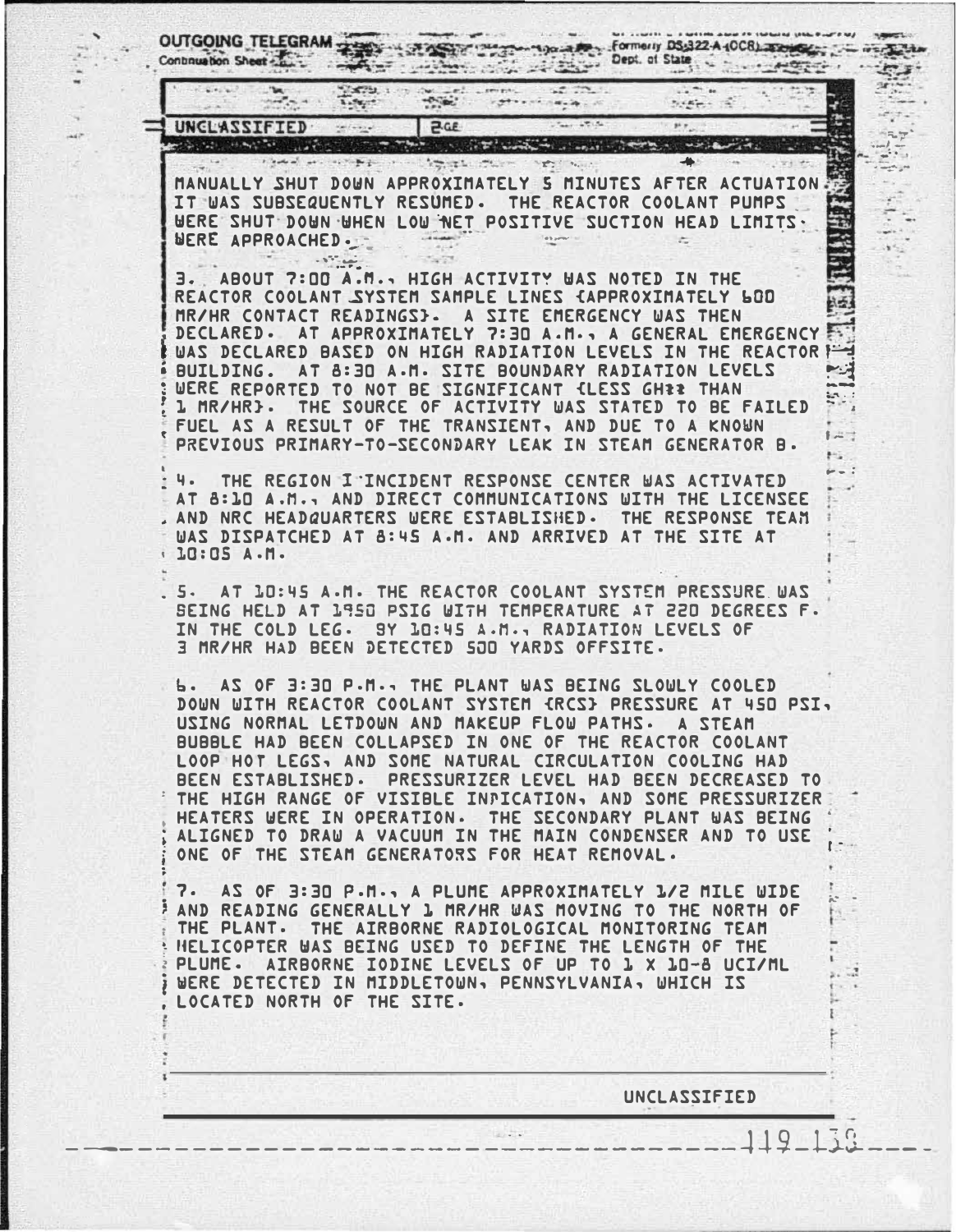OPTIONAL FORM 185-A (OCR) (REV.3-76) Formerly DS-322-A (OCR) --Dept. of State \*  $7.3.4$  $f(x) = 1$  $L = 10$ 

The secretary of the secretary **A. RADIATION LEVELS OUTSIDE THE PLANT HAVE OCCURRED DUE** TO VENTING OF LOW-LEVEL RADIOACTIVE GASES FROM THE AUXILIARY-BUILDINGS THROUGH THE FILTERED PLANT VENTILATION SYSTEM.  $1.700$ 

Brandon alarma

**PEGE** 

 $-2.7$   $+5.01$ 

Ŧ,

 $\frac{1}{2}$ 

Cab

÷

**OUTGOING TELEGRAM** 

UNCLASSIFIED

Settle State

 $22.1$ 

- Continuation Sheet

 $......$ 

**9. IT IS CONSERVATIVELY ESTIMATED THAT THE COLLECTIVE DOS** TO THE LOCAL POPULATION FROM THE INCIDENT SO FAR HAS BEEN OF THE ORDER OF ONE PERCENT OF THE ANNUAL DOSE DUE TO NATURAL BACKGROUND.

10. TESTS OF ONE SAMPLE OF MILK FROM COWS WITHIN THE PATH OF THE LOW-LEVEL RADIOACTIVE PLUME APPEAR TO INDICATE THE PRESENCE OF RADIOACTIVE IODINE IN THE MILK, ALTHOUGH HUNDREDS OF TIMES LOWER THAN THE LEVEL REQUIRING ANY EMERGENCY HEALTH PROTECTION MEASURES TO BE TAKEN. THESE TESTS ARE CURRENTLY BEING VERIFIED.

11. MEASUREMENTS INDICATE SOME REACTOR FUEL PROBABLY HAS FAILED. A VERY ROUGH CALCULATION INDICATES ABOUT 1 PER-CENT OF THE FUEL ELEMENTS ARE PROBABLY LEAKING.

12. AS OF ABOUT NOON, MARCH 29, THE ECCS SYSTEM HAD BEEN SHUT DOUN AND DECAY HEAT WAS BEING REMOVED THROUGH ONE OF THE STEAM GENERATORS. COOLDOWN IS DELIBERATELY SLOW TO AVOID DAMAGE TO EQUIPMENT. RADIOACTIVE WATER WHICH HAD BEEN EXPOSED TO THE ATMOSPHERE WITHIN AN AUXILIARY BUILDING HAS BEEN PUMPED INTO A CLOSED TANK. THIS WAS EXPECTED TO REDUCE THE OFFSITE DOSES EMANATING FROM THE PLANT VENTILLATION SYSTEM. SURVEYS TO CONFIRM THIS REDUCTION WERE BEING CONDUCTED.

13. PLEASE NOTE THAT THE ABOVE IS PRELIMINARY INFORMATION. YY.

UNCLASSIFIED

 $F = \frac{1}{2}$ 

þ.

المحبور

 $\mathbb{R}$ 

 $119, 139$